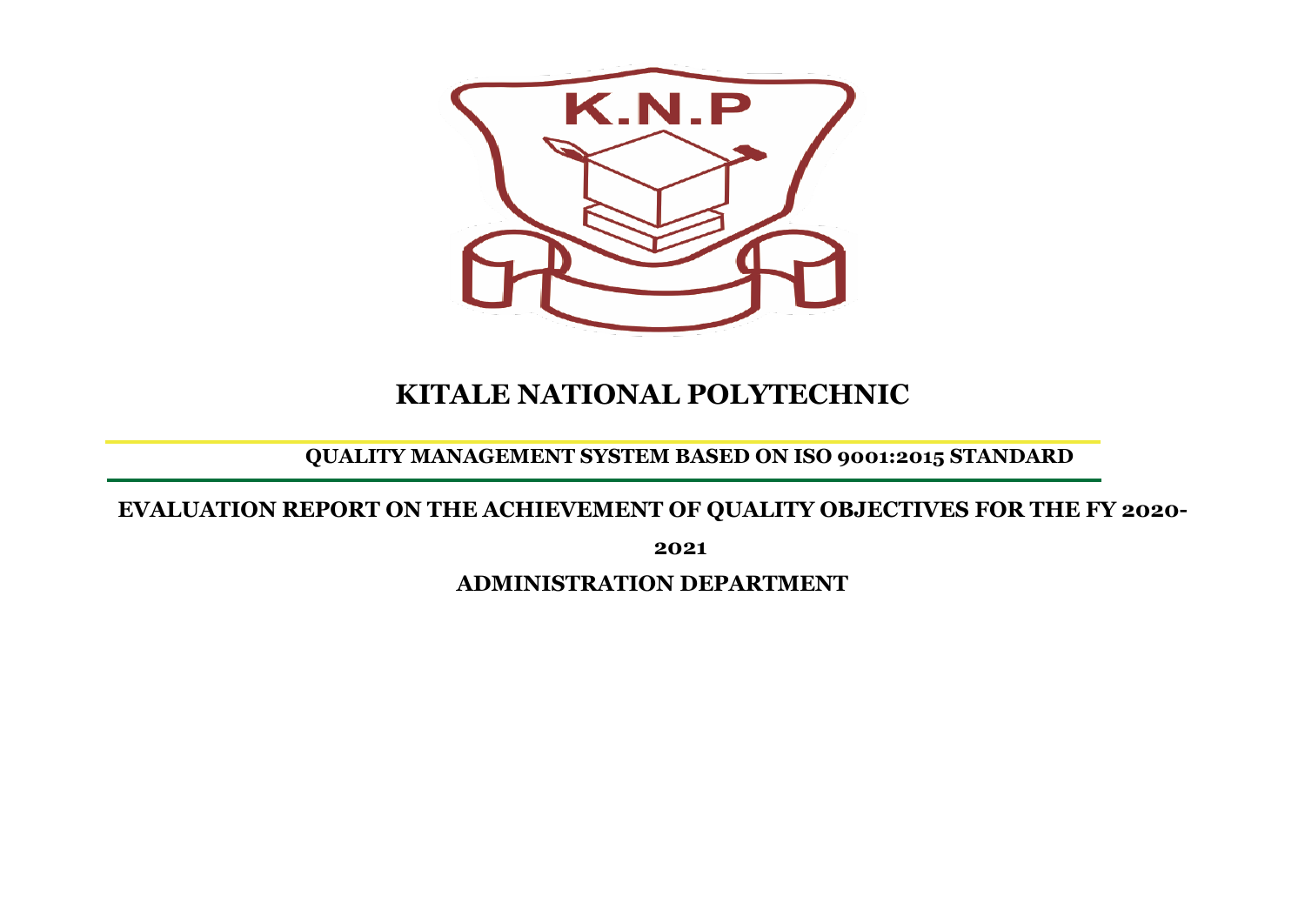## **ADMINISTRATION**

## **EVALUATION REPORT ON THE ACHIEVEMENT OF QUALITY OBJECTIVES FOR THE FY 2020-2021**

| Objective                                                                                                                                              | Who will be<br>responsible?                                                                                         | What<br>will<br>be<br>done?                                                                                                                                      | When<br>will<br>it<br>be<br>completed?                                           | What resources<br>will<br>be<br>required?                                                              | How will the results<br>be monitored and<br>evaluated?                                                                                                                                                                                    | Status of<br>achievement                                                                                                                                                               |
|--------------------------------------------------------------------------------------------------------------------------------------------------------|---------------------------------------------------------------------------------------------------------------------|------------------------------------------------------------------------------------------------------------------------------------------------------------------|----------------------------------------------------------------------------------|--------------------------------------------------------------------------------------------------------|-------------------------------------------------------------------------------------------------------------------------------------------------------------------------------------------------------------------------------------------|----------------------------------------------------------------------------------------------------------------------------------------------------------------------------------------|
| measurable<br><i>State</i><br>$\overline{a}$<br>quality<br>objective<br>addressing any of the<br>dimensions<br>$\circ$<br>quality<br>product / service | Give the title of the<br>person to ensure that<br>the quality objective<br>achieved<br>is<br>(the<br>process owner) | State activities to be<br>undertaken to<br>ensure<br>that<br>quality<br>the<br>objective is achieved                                                             | in<br>activity<br>For<br>every<br>column 3 indicate when it<br>will be completed | Indicate<br>the<br>required<br>resources<br>to undertake the<br>activities in column<br>$\mathfrak{Z}$ | Indicate how results will be<br>monitored and evaluated<br>that you've met the quality<br>objective                                                                                                                                       | the<br>Comment<br>$\omega$<br><i>implementation</i> process                                                                                                                            |
| To raise and<br>maintain customer<br>satisfaction level<br>from 75% to 100%<br>by the end of the<br>December, 2018.                                    | DPs                                                                                                                 | 1. Collect more<br>customer feedback.<br>2. Analyze<br>customer feedback<br>tool more<br>frequently.<br>3. Take action                                           | Monthly<br>Quarterly<br>Monthly                                                  | 1. Stationary<br>2. funds<br>3. Personnel<br>4. Infrastructure                                         | Monitor by:<br>of<br>the<br>Analysis<br>feedback<br>customers'<br>report.<br>- Physical observation<br>of the customers,<br>Infrastructure,<br>Personnel, Stationary<br>Evaluate by analyzing<br>results at the end of<br>December, 2018. | Customer<br>satisfaction<br>raised<br>and<br>maintained<br>from $75%$ up to<br>Objective<br>$\cdots$<br>achieved up to<br>hence<br>be<br>to<br>continued                               |
| To reduce the<br>frequency of<br>machine breakdown<br>from the current ten<br>cases to at least two<br>cases in a month by<br>end of the year 2018.    | DP <sub>S</sub>                                                                                                     | 1. Train the officers<br>involved on new<br>skills of repairs and<br>maintenance<br>2. Disposing off<br>the old machines<br>and acquiring new<br>and modern ones | - Quarterly<br>- Yearly                                                          | 1. Funds<br>2. Infrastructure<br>3. Personnel<br>4. Stationary                                         | Monitoring by:<br>Analysis of<br>the<br>maintenance reports<br>Analyze<br>reported<br>incidences of machine<br>breakdown<br>Evaluate by:<br>- Physical observation<br>of the machines                                                     | $\sigma$ f<br>Frequency<br>machine<br>breakdown<br>effectively reduced<br>from at least two<br>cases in a month<br>up to  Objective<br>achieved up to<br>hence<br>be<br>to<br>restated |
| To maintain at least                                                                                                                                   | DPs                                                                                                                 | 1. Continuous<br>training of the                                                                                                                                 | - Quarterly                                                                      | 1. Funds<br>2. Infrastructure                                                                          | Monitor by:<br>1. Analysis of trips                                                                                                                                                                                                       | Safety<br>of<br>trips<br>effectively                                                                                                                                                   |